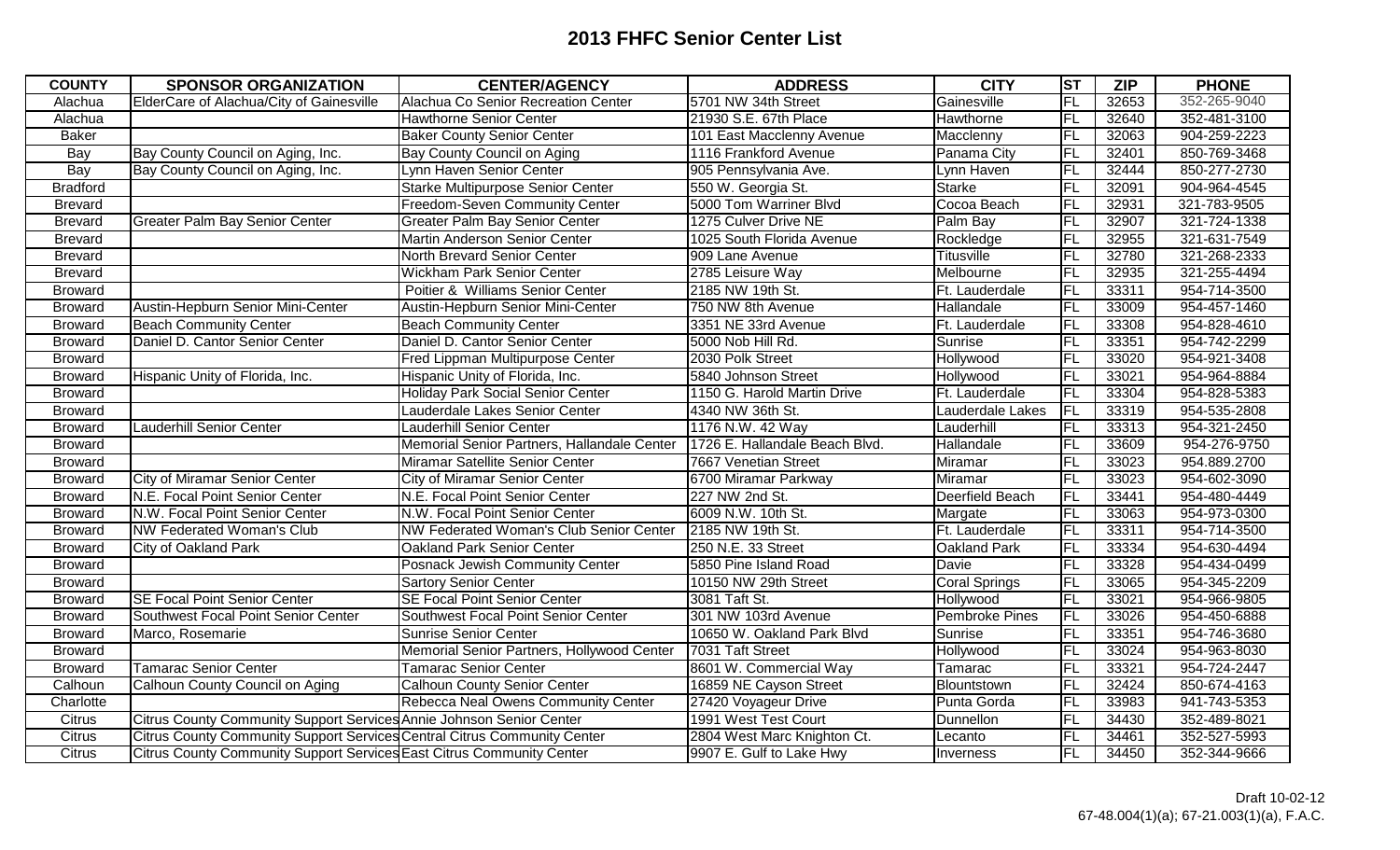| <b>COUNTY</b> | <b>SPONSOR ORGANIZATION</b>                                           | <b>CENTER/AGENCY</b>                                               | <b>ADDRESS</b>              | <b>CITY</b>                  | <b>ST</b> | <b>ZIP</b> | <b>PHONE</b> |
|---------------|-----------------------------------------------------------------------|--------------------------------------------------------------------|-----------------------------|------------------------------|-----------|------------|--------------|
| <b>Citrus</b> | Citrus County Community Support Services Inverness Community Center   |                                                                    | 1082 N. Paul Dr.            | Inverness                    | FL        | 34450      | 352-726-1009 |
| Citrus        | Lecanto Multipurpose Senior Center                                    | Lecanto Multipurpose Senior Center                                 | 1410 S. Lecanto Highway     | Lecanto                      | FL        | 34461      | 325-746-1842 |
| <b>Citrus</b> | Citrus County Community Support Services West Citrus Community Center |                                                                    | 8940 W. Veterans Drive      | Homosassa                    | FL        | 34448      | 352 527-5975 |
| Clay          | Clay County Council on Aging                                          | <b>Green Cove Springs Senior Center</b>                            | 604 Walnut St.              | <b>Green Cove Springs FL</b> |           | 32043      | 904-284-5977 |
| Clay          | Orange Park Senior Center                                             | Orange Park Senior Center                                          | 414 Stowe Avenue            | Orange Park                  | <b>FL</b> | 32073      | 904-269-4731 |
| Clay          | <b>Weigel Senior Center</b>                                           | <b>Weigel Senior Center</b>                                        | 3916 Section St             | Middleburg                   | FL        | 32068      | 904-284-5977 |
| Clay          | <b>William Beam Senior Center</b>                                     | William Beam Senior Center                                         | 100 Commercial Circle       | Keystone Heights             | FL        | 32656      | 904-473-2112 |
| Collier       | Senior Connections of SW Florida                                      | Our Place at the Vineyards                                         | 6231 Arbor Blvd West        | Naples                       | FL        | 34119      | 863-675-1446 |
| Collier       |                                                                       | The Roberts Center                                                 | 905 Roberts Avenue West     | Immokalee                    | FL        | 34142      | 239-657-2823 |
| Columbia      | <b>Columbia County Senior Services</b>                                | Columbia County Senior Services/Golden Age 480 S.E. Clements Place |                             | Lake City                    | FL        | 32056      | 386-752-7717 |
| Columbia      |                                                                       | Ft. White Senior Recreation Center                                 | 18829 Hwy. 47 South         | Ft. White                    | FL        | 32056      | 386-497-1504 |
| Columbia      |                                                                       | <b>Richardson Senior Recreation Center</b>                         | 628 Alison Ct.              | Lake City                    | FL        | 32056      | 386-755-0235 |
| DeSoto        | Senior Friendship Center of DeSoto Co.                                | Senior Friendship Center of DeSoto Co.                             | 23 N Polk Avenue            | Arcadia                      | <b>FL</b> | 34255      | 863-494-5965 |
| <b>Dixie</b>  | Suwanee River Economic Council                                        | <b>Cross City Senior Center</b>                                    | 314 NE 255th Street         | <b>Cross City</b>            | FL        | 32628      | 386-362-4115 |
| Duval         | City of Jacksonville Adult Services                                   | Arlington Senior Center                                            | 1078 Rogero Rd              | Jacksonville                 | FL        | 32211      | 904-723-6142 |
| Duval         | City of Jacksonville Adult Services                                   | <b>Bennie Furlong Senior Center</b>                                | 281 South 19th Avenue South | Jacksonville                 | FL        | 32250      | 904-241-3796 |
| Duval         | City of Jacksonville Adult Services                                   | Charlie Joseph Senior Center                                       | 6943 Buffalo Avenue         | Jacksonville                 | FL        | 32208      | 904-765-7522 |
| Duval         | City of Jacksonville Adult Services                                   | City of Jacksonville                                               | 8200 Kona Avenue            | Jacksonville                 | FL        | 32211      | 904-726-5162 |
| Duval         | City of Jacksonville Adult Services                                   | <b>Clanzel Brown Community Center</b>                              | 4415 Moncrief Road          | Jacksonville                 | FL        | 32209      | 904-764-8752 |
| Duval         | City of Jacksonville Adult Services                                   | <b>Hammond Senior Center</b>                                       | 3312 W. 12th Street         | Jacksonville                 | FL        | 32254      | 904-786-8554 |
| Duval         | City of Jacksonville Adult Services                                   | J. S. Johnson Senior Center                                        | 1112 Jackson Street         | Jacksonville                 | FL        | 32204      | 904-630-0948 |
| Duval         |                                                                       | Jewish Families & Community Services                               | 3367 Pickwick Dr., S        | Jacksonville                 | FL        | 32257      | 904-394-5722 |
| Duval         | City of Jacksonville Adult Services                                   | Jim Fortuna Senior Center                                          | 11751 McCormick Rd.         | Jacksonville                 | FL        | 32225      | 904-996-0211 |
| Duval         | City of Jacksonville Adult Services                                   | Lane Wiley Senior Center                                           | 6710 Wiley Road             | Jacksonville                 | FL        | 32210      | 904-783-6589 |
| Duval         | City of Jacksonville Adult Services                                   | Leroy Clemons Senior Center                                        | 55 Jackson Ave.             | Jacksonville                 | FL        | 32220      | 904-693-4918 |
| Duval         | City of Jacksonville Adult Services                                   | Lincoln Villa Senior Center                                        | 7866 New Kings Road         | Jacksonville                 | FL        | 32219      | 904-765-2654 |
| Duval         | City of Jacksonville Adult Services                                   | Longbranch Senior Center                                           | 4110 Franklin Street        | Jacksonville                 | FL        | 32206      | 904-630-0893 |
| Duval         | City of Jacksonville Adult Services                                   | Louis Dinah Senior Center                                          | 1805 Flag St.               | Jacksonville                 | FL        | 32209      | 904-630-0728 |
| Duval         | City of Jacksonville Adult Services                                   | <b>Mandarin Senior Center</b>                                      | 3848 Hartley Rd             | Jacksonville                 | FL        | 32257      | 904-630-0928 |
| Duval         | City of Jacksonville Adult Services                                   | Mary Singleton Senior Center                                       | 150 East First St           | Jacksonville                 | FL        | 32206      | 904-630-0995 |
| Duval         | City of Jacksonville Adult Services                                   | Maxville Senior Center                                             | 10865 Pennsylvanie Avenue   | Jacksonville                 | FL        | 32234      | 904-289-7157 |
| Duval         | City of Jacksonville Adult Services                                   | <b>Moncrief Senior Center</b>                                      | 5713 Teeler Avenue          | Jacksonville                 | FL        | 32208      | 904-764-0330 |
| Duval         | Neptune Beach Senior Center                                           | Neptune Beach Senior Center                                        | 2004 Forest Avenue          | Neptune Beach                | FL        | 32266      | 904-270-1688 |
| Duval         | City of Jacksonville Adult Services                                   | Oceanway Senior Center                                             | 12215 Sago Avenue West      | Jacksonville                 | FL        | 32218      | 904-696-4331 |
| Duval         | City of Jacksonville Adult Services                                   | <b>Riverview Senior Center</b>                                     | 9620 Water St               | Jacksonville                 | FL        | 32208      | 904-765-7511 |
| Duval         | City of Jacksonville Adult Services                                   | <b>Wallace Small Senior Center</b>                                 | 1083 Line Street            | Jacksonville                 | FL        | 32209      | 904-630-0724 |
| Escambia      | City of Pensacola Parks & Rec                                         | Bayview Senior Rec. Center                                         | 2000 E. Lloyd Street        | Pensacola                    | FL        | 32503      | 850-436-5190 |
| Escambia      |                                                                       | <b>Cantonment Center COA</b>                                       | 132 Mintz Lane              | Cantonment                   | FL        | 32533      | 850-968-6259 |
| Escambia      |                                                                       | <b>Century Senior Center</b>                                       | 6025 Industrial Blvd.       | Century                      | FL        | 32535      | 850-256-1012 |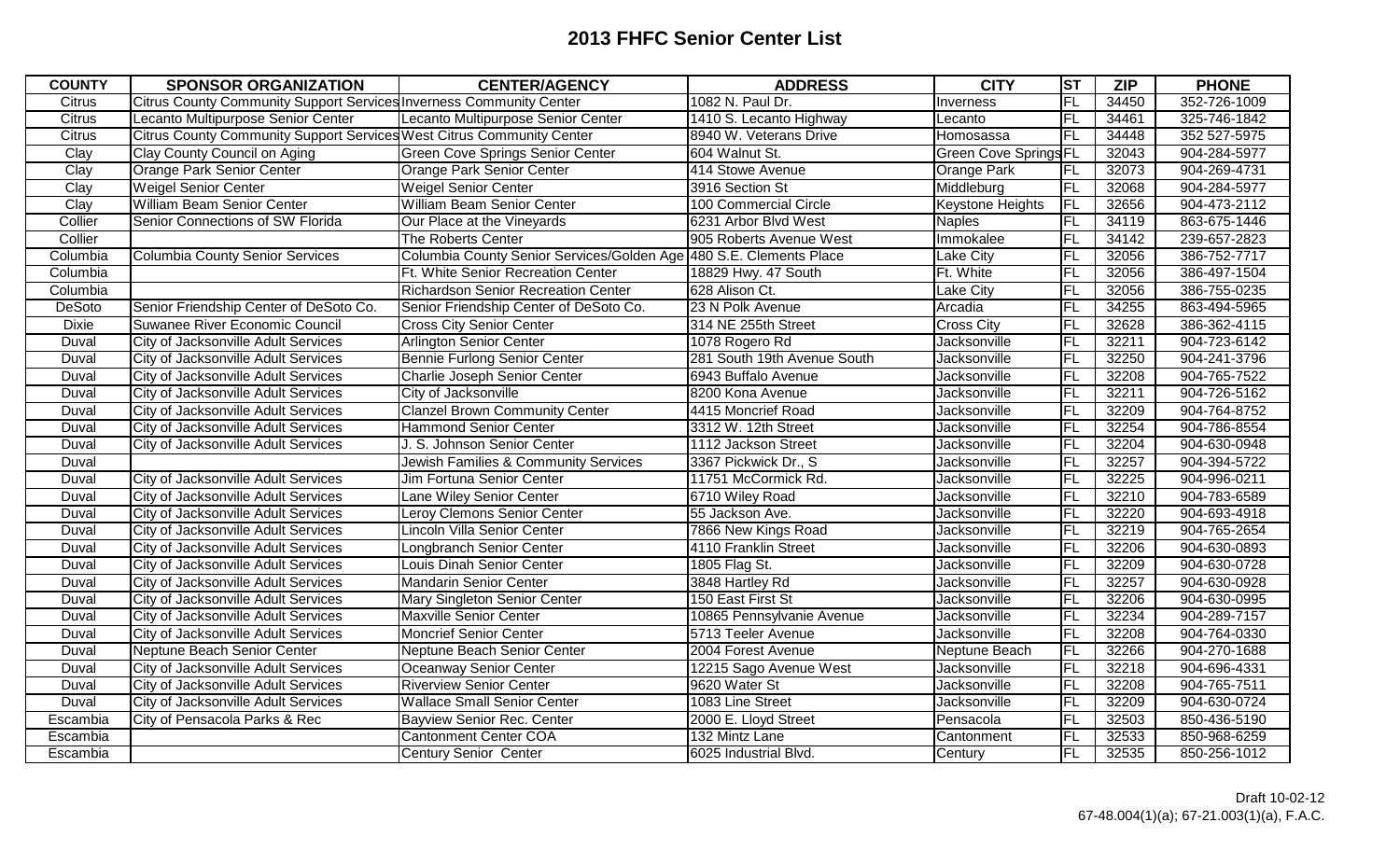| <b>COUNTY</b>       | <b>SPONSOR ORGANIZATION</b>             | <b>CENTER/AGENCY</b>                                        | <b>ADDRESS</b>                 | <b>CITY</b>       | $ \mathsf{ST} $ | <b>ZIP</b> | <b>PHONE</b> |
|---------------------|-----------------------------------------|-------------------------------------------------------------|--------------------------------|-------------------|-----------------|------------|--------------|
| Escambia            |                                         | Felix Miga Senior Center (WESCO)                            | 904 North 57th Avenue          | Pensacola         | FL              | 32506      | 850-453-7431 |
| Franklin            | City of Apalachicola                    | <b>Holy Family Senior Center</b>                            | 203 Seventh Street             | Apalachicola      | FL              | 32320      | 850-653-8715 |
| Flagler             | <b>Flagler County Senior Center</b>     | <b>Flagler County Senior Center</b>                         | 1000 Belle Terre Boulevard     | Palm Coast        | FL              | 32164      | 386-437-7300 |
| Flagler             |                                         | <b>Wickline Senior Center</b>                               | 800 S. Daytona Avenue          | Flagler Beach     | F <sub>L</sub>  | 32136      | 386-437-7300 |
| Gadsden             |                                         | Gadsden Senior Services                                     | 79 LaSalle Leffall Drive,      | Quincy            | FL              | 32351      | 850-627-2223 |
| Gilchrist           |                                         | <b>Trenton Senior Center</b>                                | 1107 North Main Street         | Trenton           | <b>FL</b>       | 32693      | 352-463-3160 |
| Gulf                | <b>Gulf County Senior Citizens</b>      | <b>Gulf County Senior Citizens</b>                          | 120 Library Dr.                | Port St. Joe      | FL              | 32456      | 850-229-8466 |
| Hamilton            |                                         | Hamilton County Multipurpose Center                         | 1509 SW 1 Street               | Jasper            | FL              | 32052      | 386-792-1670 |
| Hendry              |                                         | L.J. Nobles Senior Center                                   | 475 E. Cowboy Way              | LaBelle           | <b>FL</b>       | 33935      | 863-675-1446 |
| Hernando            |                                         | <b>Brooksville Enrichment Center</b>                        | 11375 Cortez Blvd.             | Brooksville       | FL              | 34601      | 352-544-5900 |
| Hillsborough        | City of Tampa                           | <b>Barksdale Senior Center</b>                              | 1801 North Lincoln Avenue      | Tampa             | FL              | 33607      | 813-348-1180 |
| Hillsborough        |                                         | <b>Brandon Senior Center</b>                                | 612 Parsons Avenue             | Brandon           | FL              | 33510      | 813-635-8064 |
| Hillsborough        | Life Enrichment Senior Center           | Life Enrichment Senior Center                               | 9704 North Boulevard           | Tampa             | <b>FL</b>       | 33612      | 813-932-0241 |
| Hillsborough        |                                         | Lutz Senior Center                                          | 112 First Avenue NW            | Lutz              | FL              | 33549      | 813-264-3803 |
| Hillsborough        |                                         | <b>Oldsmar Senior Center</b>                                | 127 State Street West          | Oldsmar           | FL              | 33677      | 813-749-1195 |
| Hillsborough        |                                         | <b>Plant City Senior Center</b>                             | 1205 S. Walter Street          | <b>Plant City</b> | <b>FL</b>       | 33566      | 813-757-3824 |
| Hillsborough        |                                         | <b>Riverside Senior Center</b>                              | 829 West Dr. MLK Blvd. Ste 105 | Tampa             | FL              | 33603      | 813-272-7108 |
| Hillsborough        |                                         | <b>Ruskin Senior Center</b>                                 | 901 6th Street SE              | Ruskin            | FL              | 33570      | 813-672-1106 |
| Hillsborough        | <b>Hillsborough County</b>              | Town 'N Country Senior Center                               | 7606 Paula Drive               | Tampa             | <b>FL</b>       | 33615      | 813-272-6827 |
| Hillsborough        |                                         | <b>West Shore Senior Center</b>                             | 4102 West Spruce Street        | Tampa             | <b>FL</b>       | 33609      | 813-554-5156 |
| Hillsborough        |                                         | Wimauma Senior Center                                       | 5714 North St.                 | Tampa             | <b>FL</b>       | 33598      | 813-671-7672 |
| Holmes              |                                         | Holmes County COA                                           | 210 W. Kansas Street           | Bonifay           | FL              | 32425      | 850-547-1611 |
| <b>Indian River</b> | City of Sebastian                       | Senior Activity Center of Sebastian                         | 1255 Main Street               | Sebastian         | $\overline{FL}$ | 32958      | 772-388-9047 |
| <b>Indian River</b> | Senior Resource Association             | Sebastian Senior Center                                     | 815 Davis St                   | Sebastian         | <b>FL</b>       | 32958      | 772-388-5827 |
| <b>Indian River</b> | Senior Resource Association             | Vero Beach (Schumann Hall) Senior Center                    | 686 14th Street                | Vero Beach        | FL              | 32960      | 772-469-2060 |
| Jackson             | <b>Jackson County Senior Citizens</b>   | Jackson County Senior Citizens Graceville                   | 5400 Cliff St.                 | Graceville        | FL              | 32440      | 850-263-4650 |
| Jackson             | <b>Jackson County Senior Citizens</b>   | Jackson County Senior Citizens Marianna                     | 2830 Wynn Street               | Marrianna         | <b>FL</b>       | 32448      | 850-482-5028 |
| Jefferson           | Jefferson County Senior Citizens Center | Jefferson County Senior Citizens Center                     | 1155 N. Jefferson St.          | Monticello        | <b>FL</b>       | 32344      | 850-342-0242 |
| Lafayette           |                                         | Lafayette Senior Center                                     | 114 Community Circle           | Mayo              | FL              | 32066      | 386-294-2202 |
| Lake                |                                         | <b>Eustis Senior Center</b>                                 | 301 Ward Street                | Eustis            | FL              | 32726      | 352-589-7113 |
| Lake                |                                         | <b>Groveland Community Center</b>                           | 755 W. Broad Street            | Groveland         | <b>FL</b>       | 34736      | 352-429-2141 |
| Lake                |                                         | Leesburg Senior Center/Paisley Community Ce1211 Penn Street |                                | Leesburg          | FL              | 34748      | 352-326-3370 |
| Lee                 | <b>Island Senior Program</b>            | <b>Island Senior Program</b>                                | 2401 Library Way               | Sanibel           | FL              | 33957      | 239-472-5743 |
| Lee                 | Lake Kennedy Center                     | Lake Kennedy Center                                         | 400 Santa Barbara Blvd         | Cape Coral        | FL              | 33915      | 239-574-0575 |
| Lee                 |                                         | North Fort Myers Senior Center                              | 5170 Orange Grove Blvd         | North Fort Myers  | FL              | 33903      | 239-656-7760 |
| Lee                 | <b>Tony Rotino Senior Center</b>        | <b>Tony Rotino Senior Center</b>                            | 5817 Driftwood Pkwy            | Cape Coral        | FL              | 33904      | 239-574-0807 |
| Leon                | <b>Tallahassee Senior Services</b>      | <b>Tallahassee Senior Center</b>                            | 1400 N. Monroe Street          | Tallahassee       | FL              | 32303      | 850-891-4000 |
| Levy                |                                         | <b>Chiefland Multipurpose Senior Center</b>                 | 305 SW 1st St.                 | Chiefland         | <b>FL</b>       | 32626      | 352-493-6709 |
| Liberty             | Liberty Sr. Citizens Center             | Liberty Sr. Citizens Center                                 | 15629 NW CR 12                 | Bristol           | FL              | 32321      | 850-643-5613 |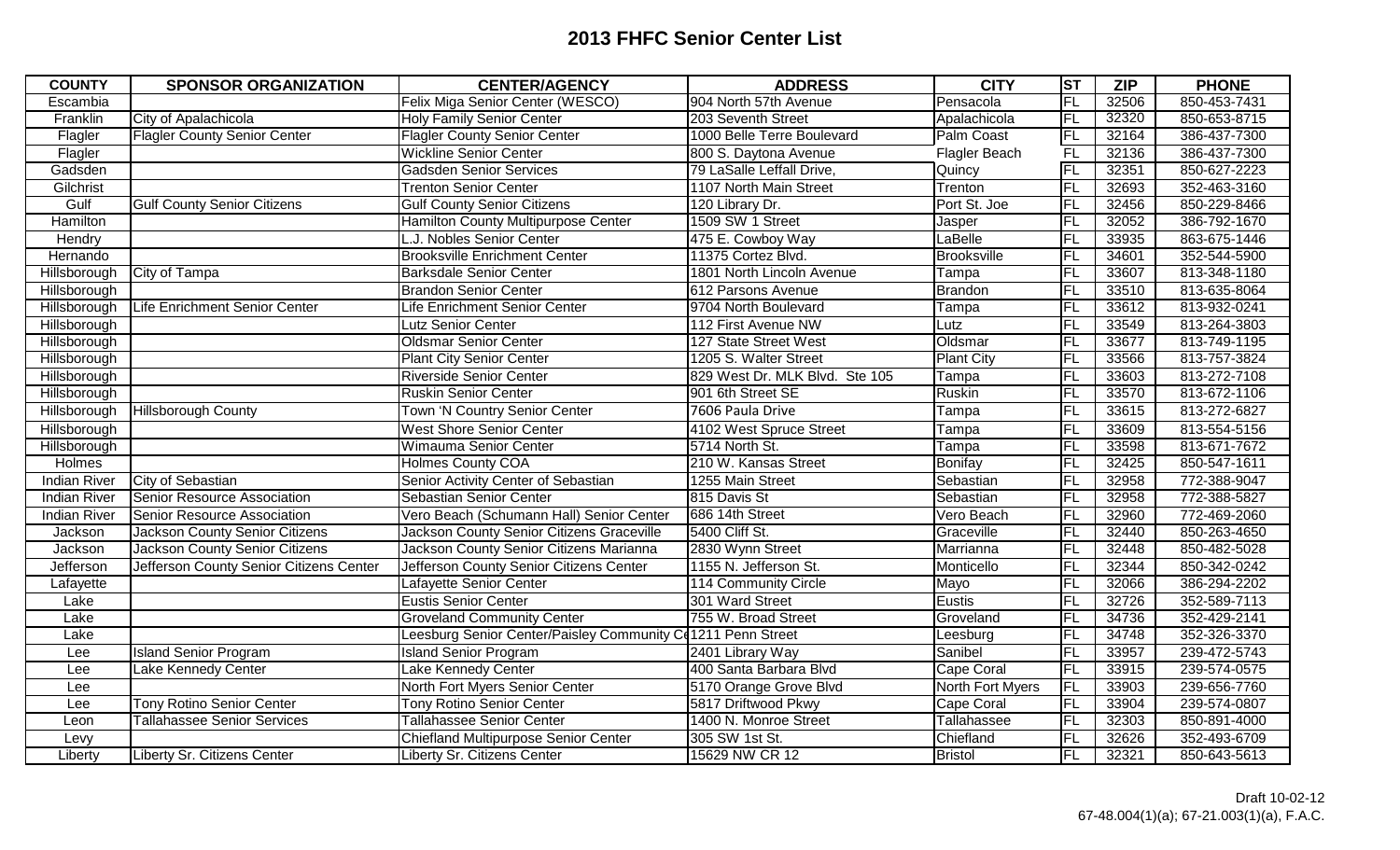| <b>COUNTY</b> | <b>SPONSOR ORGANIZATION</b>        | <b>CENTER/AGENCY</b>                                          | <b>ADDRESS</b>           | <b>CITY</b>         | ST             | <b>ZIP</b> | <b>PHONE</b>  |
|---------------|------------------------------------|---------------------------------------------------------------|--------------------------|---------------------|----------------|------------|---------------|
| Madison       | Senior Citizens Council of Madison | Senior Citizens Council of Madison                            | 486 S.W. Rutledge Street | Madison             | <b>FL</b>      | 32340      | 850-973-4241  |
| Manatee       | <b>Meals on Wheels Plus</b>        | Renaissance on 9th                                            | 811 23rd. Ave. East      | Bradenton           | FL             | 34208      | 941-749-0100  |
| Marion        |                                    | 8th Avenue Senior Center                                      | 830 NE 8th Avenue        | Ocala               | FL             | 34470      | 352-629-8545  |
| Marion        |                                    | Belleview - St. Theresa's Catholic Church                     | 11528 SE Highway 301     | Belleview           | FL             | 34420      | 352-245-5357  |
| Marion        |                                    | <b>Harvey Fellowship Dining</b>                               | 1415 NW 5 Street         | Ocala               | FL             | 34475      | 352-622-2480  |
| Marion        |                                    | Ocala Mutipurpose Senior Center                               | 2001 SE 32nd Avenue      | Ocala               | FL             | 34471      | 352-401-3918  |
| Marion        |                                    | St. Joseph of the Forest Catholic Church                      | 17301 E Highway 40       | Silver Springs      | F <sub>L</sub> | 34489      | 352-625-6540  |
| Martin        | Martin County Council on Aging     | Log Cabin Senior Center                                       | 2369 NE Dixie Hwy        | Jensen Beach        | FL             | 34957      | 772-334-2926  |
| Martin        | Martin County Council on Aging     | Martin County Council on Aging                                | 1071 E. 10th Street      | Stuart              | FL             | 34955      | 772-283-2242  |
| Miami-Dade    |                                    | <b>Allapattah Community Center</b>                            | 2257 NW River Dr         | Miami               | F <sub>L</sub> | 33142      | 305-633-0466  |
| Miami-Dade    | Southwest Social Services          | Armando Badia Senior Center                                   | 25 Tamiami Blvd.         | Miami               | FL             | 33144      | 305-261-6202  |
| Miami-Dade    | Southwest Social Services          | <b>Bird Road Senior Center</b>                                | 14619 SW 42nd Street     | Miami               | FL             | 33175      | 305-485-8832  |
| Miami-Dade    | Lt Havana Activities & Nut. Center | <b>Carrol Manor Center</b>                                    | 3667 South Miami Ave     | Miami               | <b>FL</b>      | 33133      | 305-856-6275  |
| Miami-Dade    | Lt Havana Activities & Nut. Center | <b>Casa Devon Nutrition Center</b>                            | 11250 SW 197 St          | Miami               | ĪFL            | 33157      | 305-233-7315  |
| Miami-Dade    |                                    | <b>Catholic Community Senior Center</b>                       | 9900 NE 2nd Ave          | Miami Shores        | FL             | 33138      | 305-751-5203  |
| Miami-Dade    |                                    | City of Miami Beach Senior Center                             | 2700 Sheridan Avenue     | Miami Beach         | FL             | 33140      | 305-604-4801  |
| Miami-Dade    | Southwest Social Services          | <b>College Park Towers Senior Center</b>                      | 10709 SW 109 Court       | Miami               | FL             | 33176      | 305-261-6202  |
| Miami-Dade    |                                    | <b>Colonel Harry Zubkoff Center</b>                           | 55 NW 199th St           | N Miami Beach       | FL             | 33169      | 305-770-3132  |
| Miami-Dade    |                                    | <b>Coral Gables Senior Center</b>                             | 642 Anastasia Avenue     | <b>Coral Gables</b> | FL             | 33134      | 305-460-5608  |
| Miami-Dade    | Lt Havana Activities & Nut. Center | Dr Olga Maria Martinez Senior Center                          | 8551 Hammocks Boulevard  | Miami               | FL             | 33196      | 305-385-9202. |
| Miami-Dade    | Lt Havana Activities & Nut. Center | <b>Council Towers Center</b>                                  | 533 Collins Ave          | Miami Beach         | FL             | 33139      | 305-532-8576  |
| Miami-Dade    |                                    | GALATA Intergenerational Community Center 916 N. Flagler Ave. |                          | Homestead           | FL             | 33030      | 305-242-7060  |
| Miami-Dade    | Lt Havana Activities & Nut. Center | <b>Goodlet Park Senior Center</b>                             | 900 West 44 Place        | Hialeah             | FL             | 33013      | 305-558-1089  |
| Miami-Dade    |                                    | Homestead/Florida City Neighborhood Center 1600 NW 6th Court  |                          | <b>Florida City</b> | FL             | 33034      | 305-242-7650  |
| Miami-Dade    |                                    | <b>Issac Withers Enrichment Center</b>                        | 21300 SW 122 Ave         | Goulds              | FL             | 33170      | 305-235-1958  |
| Miami-Dade    |                                    | Jack Orr Senior Center                                        | 550 NW 5th St            | Miami               | FL             | 33128      | 305-579-5588  |
| Miami-Dade    |                                    | <b>Jollivette Senior Center</b>                               | 6319 NW 24 Place         | Miami               | FL             | 33147      | 305-693-2706  |
| Miami-Dade    |                                    | <b>Leonard Batz Senior Center</b>                             | 150 NE 69 St             | Miami               | FL             | 33138      | 305-754-5428  |
| Miami-Dade    | Lt Havana Activities & Nut. Center | Lt Havana Activities & Nut. Center                            | 700 S.W. 8th St.         | Miami               | FL             | 33130      | 305-858-0887  |
| Miami-Dade    |                                    | Malcolm Ross Senior Center                                    | 2800 NW 18th Avenue      | Miami               | FL             | 33142      | 305-633-0462  |
| Miami-Dade    |                                    | Marjorie & William McDonald Center                            | 17051 NE 19th Place      | N Miami Beach       | FL             | 33162      | 305-947-7581  |
| Miami-Dade    | Lt Havana Activities & Nut. Center | Metropolitan-Haley Sofge Senior Center                        | 1407 NW 7th St           | Miami               | FL             | 33125      | 305-649-5311  |
| Miami-Dade    | Miami Beach Senior Center          | Miami Beach Senior Center                                     | 610 Espanola Way         | Miami Beach         | FL             | 33139      | 305-673-6060  |
| Miami-Dade    | City of Miami Springs              | Miami Springs Senior Center                                   | 343 Payne Dr.            | Miami Springs       | FL             | 33166      | 305-805-5160  |
| Miami-Dade    |                                    | Mildred and Claude Pepper Towers                              | 2350 NW 54th St          | Miami               | FL             | 33174      | 305-638-5500  |
| Miami-Dade    | Lt Havana Activities & Nut. Center | Mildred Pepper Multi-Purpose Senior Center                    | 10600 SW 4th Street      | <b>Sweet Water</b>  | FL             | 33174      | 305-552-1319  |
| Miami-Dade    |                                    | <b>Myers Senior Center</b>                                    | 450 SW 5 St              | Miami               | FL             | 33130      | 305-856-4701  |
| Miami-Dade    |                                    | Naranja Neighborhood Center                                   | 13961 SW 264th St        | Naranja             | FL             | 33032      | 305-258-5471  |
| Miami-Dade    |                                    | New Horizons Community Mental Health Neigh 1251 NW 36th St    |                          | Miami               | FL             | 33142      | 305-635-0003  |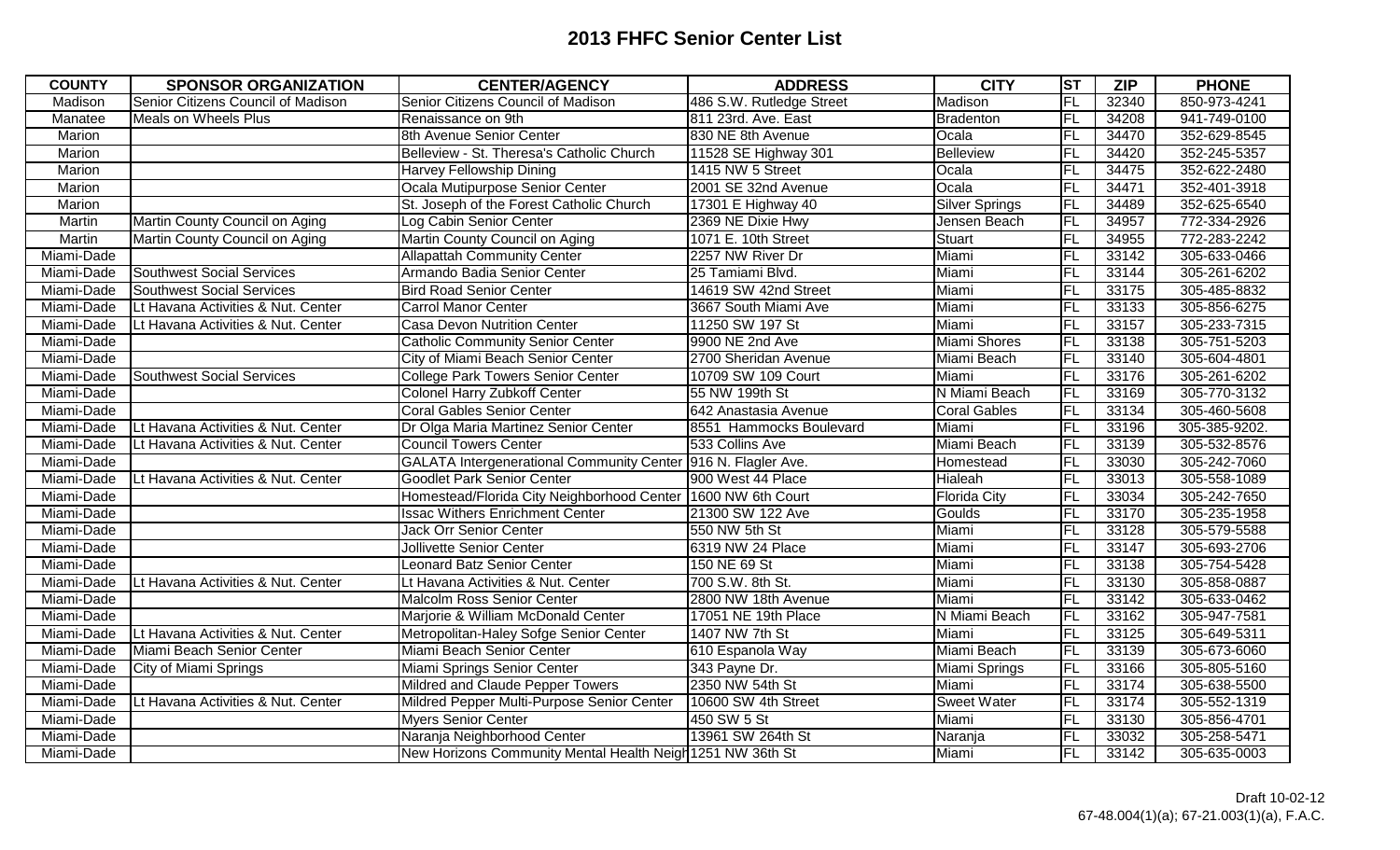| <b>COUNTY</b> | <b>SPONSOR ORGANIZATION</b>           | <b>CENTER/AGENCY</b>                                                      | <b>ADDRESS</b>            | <b>CITY</b>          | ST             | <b>ZIP</b> | <b>PHONE</b> |
|---------------|---------------------------------------|---------------------------------------------------------------------------|---------------------------|----------------------|----------------|------------|--------------|
| Miami-Dade    |                                       | Opa-Locka Senior Focal Point                                              | 16405 NW 25th Avenue      | Opa-Locka            | FL             | 33054      | 305-620-3975 |
| Miami-Dade    | Lt Havana Activities & Nut. Center    | Palm Towers Center-LHANC                                                  | 950 NW 95 St              | Miami                | FL             | 33150      | 305-836-1234 |
| Miami-Dade    |                                       | Palmer House                                                              | 1225 SW 107th Ave         | Miami                | FL             | 33174      | 305-221-9566 |
| Miami-Dade    | Lt Havana Activities & Nut. Center    | Rafael Villaverde Senior Center                                           | 700 SW 8th St             | Miami                | <b>FL</b>      | 33130      | 305-858-2610 |
| Miami-Dade    | Lt Havana Activities & Nut. Center    | Rebecca Tower                                                             | 150 Alton Road South      | Miami Beach          | FL             | 33139      | 305-672-3736 |
| Miami-Dade    | Lt Havana Activities & Nut. Center    | San Juan Bosco Church                                                     | 28 NW 13 Ave              | Miami                | FL             | 33125      | 305-649-6676 |
| Miami-Dade    | Lt Havana Activities & Nut. Center    | <b>Smathers Senior Center</b>                                             | 1040 SW 29 Court          | Miami                | FL             | 33135      | 305-643-4414 |
| Miami-Dade    |                                       | South Miami Center                                                        | 6701 SW 62nd Avenue       | Miami                | FL             | 33143      | 305-669-0712 |
| Miami-Dade    | <b>Southwest Social Services</b>      | <b>Southwest Social Services</b>                                          | 25 Tamiami Blvd.          | Miami                | FL             | 33144      | 305-261-5442 |
| Miami-Dade    | Lt Havana Activities & Nut. Center    | St. Dominic's Center                                                      | 5849 NW 7th st            | Miami                | FL             | 33126      | 305-264-3751 |
| Miami-Dade    | Lt Havana Activities & Nut. Center    | <b>Stella Maris</b>                                                       | 8683 Harding Avenue       | Miami Beach          | <b>FL</b>      | 33141      | 305-868-4020 |
| Miami-Dade    |                                       | Stirrup Plaza Senior Center                                               | 3150 Mundy St             | Miami                | FL             | 33133      | 305-443-9471 |
| Miami-Dade    | <b>Southwest Social Services</b>      | Victoria Senior Center                                                    | 205 SW 114 Avenue         | <b>Sweet Water</b>   | FL             | 33174      | 305-552-8296 |
| Miami-Dade    |                                       | Village of Key Biscayne Senior Services                                   | 88 West McIntyre Street   | Key Biscayne         | FL             | 33149      | 305-365-8953 |
| Monroe        |                                       | Dallas MacDonald/Big Pine Key Sr Center                                   | 380 Key Deer Blvd         | Big Pine Key         | FL             | 33043      | 305-872-3617 |
| Monroe        |                                       | <b>Melvin Levitt Senior Center</b>                                        | 535 33 St                 | Marathon             | FL             | 33051      | 305-743-3346 |
| Monroe        |                                       | <b>Plantation Key Senior Center</b>                                       | 88880 Overseas Highway    | <b>Plantaion Key</b> | FL             | 33070      | 305-852-7133 |
| Monroe        |                                       | <b>Truman School Nutrition Site</b>                                       | 1016 Georgia St           | Key West             | FL             | 33040      | 305-295-5166 |
| Nassau        | Nassau County Council on Aging        | Nassau County Council on Aging                                            | 1367 South 18th St        | Fernandina Beach     | <b>FL</b>      | 32034      | 904-261 0701 |
| Nassau        | City of Jacksonville Adult Services   | <b>Westside Senior Center</b>                                             | 37002 Ingham Road         | Hilliard             | FL             | 32046      | 904-261-0701 |
| Okaloosa      |                                       | Autumn House                                                              | 207 Hospital Drive        | Ft. Walton Beach     | <b>FL</b>      | 32547      | 850-833-9165 |
| Okaloosa      |                                       | Creative Senior Center of Ft. Walton Beach                                | 31 Memorial Parkway SW    | Ft. Walton Beach     | FL             | 32548      | 850-833-9587 |
| Okaloosa      |                                       | <b>Crestview Senior Center</b>                                            | 198 S. Wilson Street      | Crestview            | FL             | 32536      | 850-689-7807 |
| Okaloosa      | Valparaiso Senior Center              | Valparaiso Senior Center                                                  | 268 Glenview Avenue       | Valparaiso           | FL             | 32580      | 850-833-9210 |
| Okeechobee    |                                       | Lottie Raulerson Senior Center                                            | 1019 W. South Park Street | Okeechobee           | FL             | 34972      | 863-462-5180 |
| Orange        |                                       | Fran Carlton Center                                                       | 11 North Forest Avenue    | Apopka               | FL             | 32703      | 407-703-1784 |
| Orange        |                                       | L. Claudia Allen Senior Center                                            | 1840 Mable Butler Ave     | Orlando              | FL             | 32811      | 407-295-5722 |
| Orange        |                                       | <b>Maitland Senior Center</b>                                             | 345 South Maitland Avenue | Maitland             | FL             | 32751      | 407-539-6251 |
| Orange        | Marks Street Senior Rec. Complex      | Marks Street Senior Rec. Complex                                          | 99 East Marks Street      | Orlando              | FL             | 32803      | 407-245-1066 |
| Orange        | Orange County Parks & Recreation      | Renaissance Senior Center at South Econ Par 3800 S. Econlockhatchee Trail |                           | Orlando              | FL             | 32829      | 407-254-9091 |
| Orange        | <b>William Beardall Senior Center</b> | William Beardall Senior Center                                            | 800 S. Delaney Ave        | Orlando              | FL             | 32801      | 407-246-2637 |
| Osceola       | Osceola County COA                    | Barney E. Veal Center                                                     | 700 Generation Point      | Kissimmee            | FL             | 34744      | 407-846-8532 |
| Osceola       | Osceola County COA                    | St. Cloud Senior Center                                                   | 3101 17th Street          | St. Cloud            | FL             | 34769      | 407-957-7392 |
| Palm Beach    | Boynton Beach Senior Center           | <b>Boynton Beach Senior Center</b>                                        | 1021 S. Federal Highway   | Boynton Beach        | FL             | 33435      | 561-742-6569 |
| Palm Beach    |                                       | Howard & Sylvia Kaplan Comm. Center                                       | 3151 N. Military Trail    | West Palm Beach      | F <sub>L</sub> | 33409      | 561-689-7700 |
| Palm Beach    | P.B.C. Div. of Senior Services        | Mid County Senior Center                                                  | 3680 Lake Worth Rd.       | Lake Worth           | FL             | 33461      | 561-357-7100 |
| Palm Beach    | P.B.C. Div. of Senior Services        | North County Senior Center                                                | 5217 Northlake Blvd.      | Palm Beach Garden FL |                | 33418      | 561-694-5435 |
| Palm Beach    |                                       | Ruth Rales Jewish Family Service                                          | 21300 RCB Blvd.           | Boca Raton           | FL             | 33428      | 561-852-3333 |
| Palm Beach    | The Volen Center                      | The Volen Center                                                          | 1515 W. Palmetto Park Rd. | Boca Raton           | FL             | 33486      | 561-395-8920 |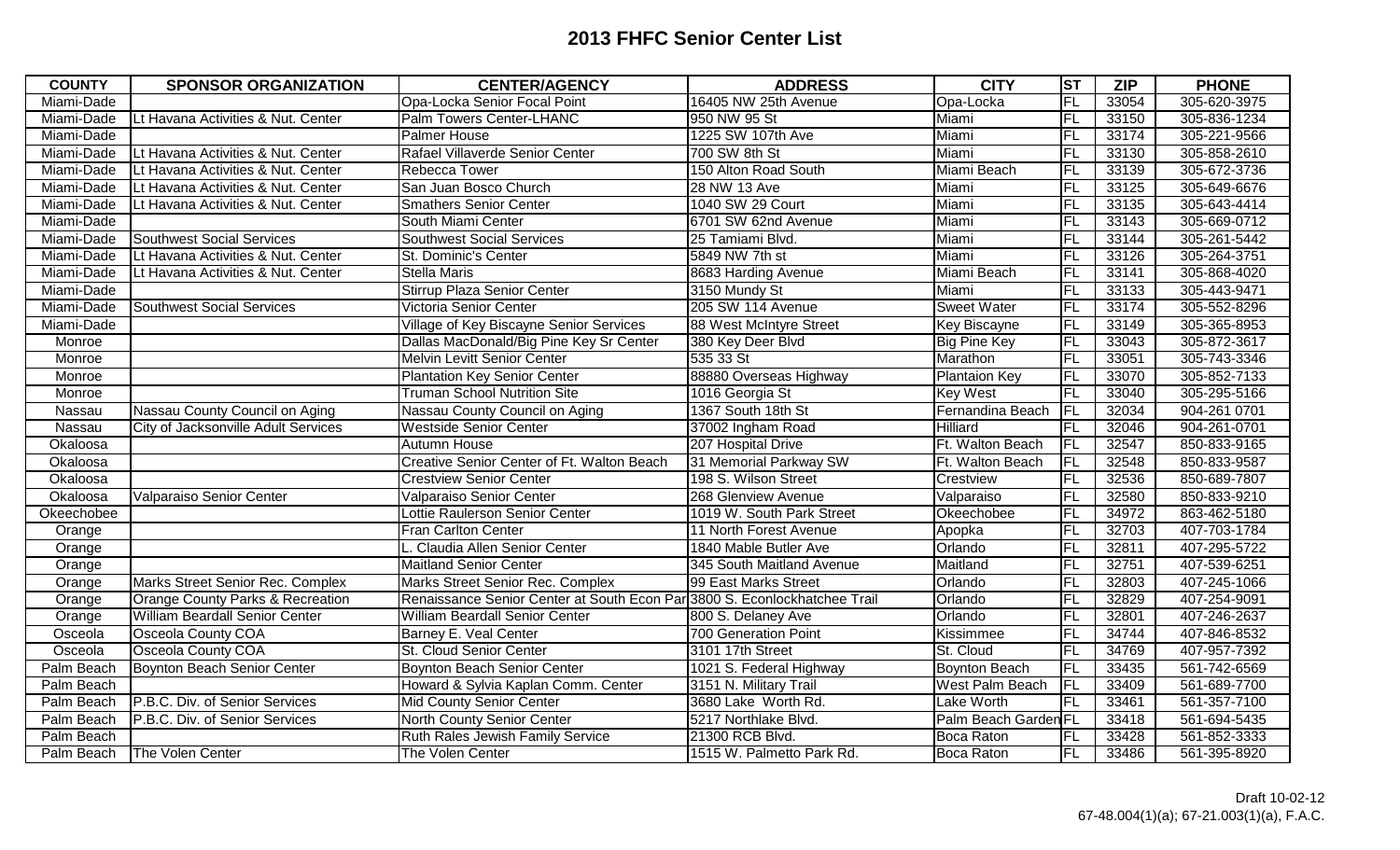| <b>COUNTY</b> | <b>SPONSOR ORGANIZATION</b>             | <b>CENTER/AGENCY</b>                                                                                       | <b>ADDRESS</b>                 | <b>CITY</b>            | ST        | <b>ZIP</b> | <b>PHONE</b> |
|---------------|-----------------------------------------|------------------------------------------------------------------------------------------------------------|--------------------------------|------------------------|-----------|------------|--------------|
| Palm Beach    | P.B.C. Div. of Senior Services          | <b>West County Senior Center</b>                                                                           | 2916 State Road #15            | <b>Belle Glade</b>     | FL        | 33430      | 561-996-4818 |
| Palm Beach    | <b>Weisman Delray Community Center</b>  | Ruth Rales Jewish Family Service                                                                           | 7091 West Atlantic Avenue      | Delray Beach           | FL        | 33446      | 561-558-2100 |
| Pasco         | <b>CARES</b>                            | <b>Claude Pepper Senior Center-CARES</b>                                                                   | 6640 Van Buren St.             | New Port Richey        | FL        | 34653      | 727-844-3077 |
| Pasco         | <b>Crescent Enrichment Center-CARES</b> | <b>Crescent Enrichment Center-CARES</b>                                                                    | 13906 South Fifth Street       | Dade City              | FL        | 33525      | 352-518-9300 |
| Pasco         | <b>Elfers Senior Center-CARES</b>       | <b>Elfers Senior Center-CARES</b>                                                                          | 4136 Barker Drive              | Elfers                 | FL        | 34680      | 727-847-1290 |
| Pasco         |                                         | Hudson-Bayonet Point Enrch. Center-CARt Hudson-Bayonet Point Enrch. Center-CARES 12417 Clock Tower Parkway |                                | Hudson                 | FL        | 34667      | 727-863-6868 |
| Pasco         | <b>Phil Mishkin Center-CARES</b>        | Phil Mishkin Center-CARES                                                                                  | 7505 Rottingham Road           | Port Richey            | FL        | 34668      | 727-862-9291 |
| Pasco         | Zephyrhills Senior Center-CARES         | Zephyrhills Senior Center-CARES                                                                            | 5320 1st Street                | Zephyrhills            | FL        | 33542      | 813-788-0471 |
| Pinellas      | City of Clearwater`                     | The Aging Well Center                                                                                      | 1501 North Belcher Road        | Clearwater             | FL        | 33765      | 727-724-3070 |
| Pinellas      |                                         | Bethlehem Center                                                                                           | 10895 Hamlin Blvd              | Largo                  | FL        | 33774      | 727-596-9394 |
| Pinellas      | City of Seminole                        | City of Seminole                                                                                           | 9100 113th Street              | Seminole               | <b>FL</b> | 33772      | 727-391-8345 |
| Pinellas      |                                         | Dunedin/Dr. William Hale Senior Center                                                                     | 330 Douglas Avenue             | Dunedin                | FL        | 34698      | 727-298-3299 |
| Pinellas      | <b>Enoch Davis Center</b>               | <b>Enoch Davis Center</b>                                                                                  | 1111 18th Ave. South           | St. Petersburg         | FL        | 33705      | 727-893-7134 |
| Pinellas      | Golda Meir Kent Jewish Center           | Golda Meir Kent Jewish Center                                                                              | 2010 Greenbriar Blvd.          | Clearwater             | FL        | 33763      | 727-736-1494 |
| Pinellas      | <b>Gulfport Senior Center</b>           | <b>Gulfport Senior Center</b>                                                                              | 5501 27th Ave. S.              | Gulfport               | FL        | 33707      | 727-893-2237 |
| Pinellas      | <b>Largo Community Center</b>           | <b>Largo Community Center</b>                                                                              | 65 4th St NW                   | Largo                  | FL        | 33770      | 727-518-3131 |
| Pinellas      | Palm Harbor Senior Center               | Palm Harbor Senior Center                                                                                  | 1500 16th. St.                 | Palm Harbor            | FL        | 34683      | 727-771-6000 |
| Pinellas      | <b>Pinellas Park Senior Center</b>      | <b>Pinellas Park Senior Center</b>                                                                         | 7625 59th Street North         | <b>Pinellas Park</b>   | FL        | 33781      | 727-541-0776 |
| Pinellas      |                                         | Seminole Community Center                                                                                  | 268 Glenview Avenue            | Valparaiso             | FL        | 32580      | 850-897-4810 |
| Pinellas      | <b>Senior Center Services</b>           | Seymour-Bell Senior Social Center                                                                          | 1204 Rogers St.                | Clearwater             | FL        | 33756      | 727-442-8104 |
| Pinellas      | <b>Sunshine Senior Center</b>           | <b>Sunshine Senior Center</b>                                                                              | 330 5th St. N.                 | St. Petersburg         | FL        | 33701      | 727-893-7190 |
| Pinellas      | <b>Tarpon Springs Community Center</b>  | <b>Tarpon Springs Community Center</b>                                                                     | 400 S. Walton Ave.             | <b>Tarpon Springs</b>  | FL        | 34689      | 727-942-5628 |
| Polk          |                                         | <b>Bartow Multipurpose Center</b>                                                                          | 615 N. Jackson St.             | <b>Bartow</b>          | FL        | 33830      | 863-534-0393 |
| Polk          |                                         | Lake Morton Senior Center                                                                                  | 803 East Palmetto Street       | Lakeland               | FL        | 33801      | 863-687-2980 |
| Polk          |                                         | Lake Wales Senior Center                                                                                   | 129 Stuart Avenue E.           | Lake Wales             | FL        | 33853      | 813-678-0662 |
| Polk          | <b>Mulberry Senior Center</b>           | <b>Mulberry Senior Center</b>                                                                              | 301 NE 5th Street              | Mulberry               | FL        | 33860      | 863-425-1523 |
| Polk          | City of Winter Haven                    | Winter Haven Senior Adult Center                                                                           | 250 South Lake Silver Drive NW | Winter Haven           | FL        | 33880      | 863-291-5870 |
| Putnam        |                                         | <b>Edgar Johnson Senior Center</b>                                                                         | 3218 Crill Avenue              | Palatka                | FL        | 32177      | 386-328-2547 |
| Santa Rosa    |                                         | Holley-Navarre Senior Association                                                                          | 8476 Gordon Goodin Lane        | Navarre                | FL        | 32566      | 850-936-1644 |
| Santa Rosa    |                                         | Jay Senior Center                                                                                          | 4088 Mart Jernigan Road        | Jay                    | FL        | 32565      | 850-675-0810 |
| Santa Rosa    |                                         | <b>Milton Senior Center</b>                                                                                | 5918 Carroll Road              | Milton                 | FL        | 32570      | 850-983-4590 |
| Sarasota      | Senior Friendship Center, Inc.          | Senior Friendship Center - Venice                                                                          | 2350 Scenic Drive              | Venice                 | FL        | 34293      | 941-493-3065 |
| Sarasota      | Senior Friendship Center, Inc.          | Senior Friendship Center, Inc.                                                                             | 1888 Brother Geenen Way        | Sarasota               | FL        | 34236      | 941-955-2122 |
| Seminole      | Casselberry Multi-Purpose Senior Center | Casselberry Multi-Purpose Senior Center                                                                    | 200 North Tripplett Lake Dr.   | Casselberry            | FL        | 32707      | 407-696-5122 |
| Seminole      | Lake Mary Senior Center                 | Lake Mary Senior Center                                                                                    | 911 Wallace Court              | Lake Mary              | FL        | 32746      | 407-585-1466 |
| Seminole      | <b>Sanford Senior Center</b>            | Sanford Senior Center                                                                                      | 401 E. Seminole Blvd.          | Sanford                | FL        | 32771      | 407-688-5129 |
| Seminole      | White Springs Service Center            | White Springs Service Center                                                                               | 21 S. Edgeman Dr.              | <b>Winter Spriings</b> | FL        | 32708      | 407-322-5353 |
| Seminole      | <b>City of Winter Springs</b>           | Winter Springs Senior Center                                                                               | 400 North Edgemon Avenue       | <b>Winter Springs</b>  | FL        | 32708      | 407-327-4031 |
| St. Johns     | St. Johns County Council on Aging       | St. Johns County Coastal Community Center                                                                  | 180 Marine Street              | St. Augustine          | FL        | 32084      | 904-209-3700 |